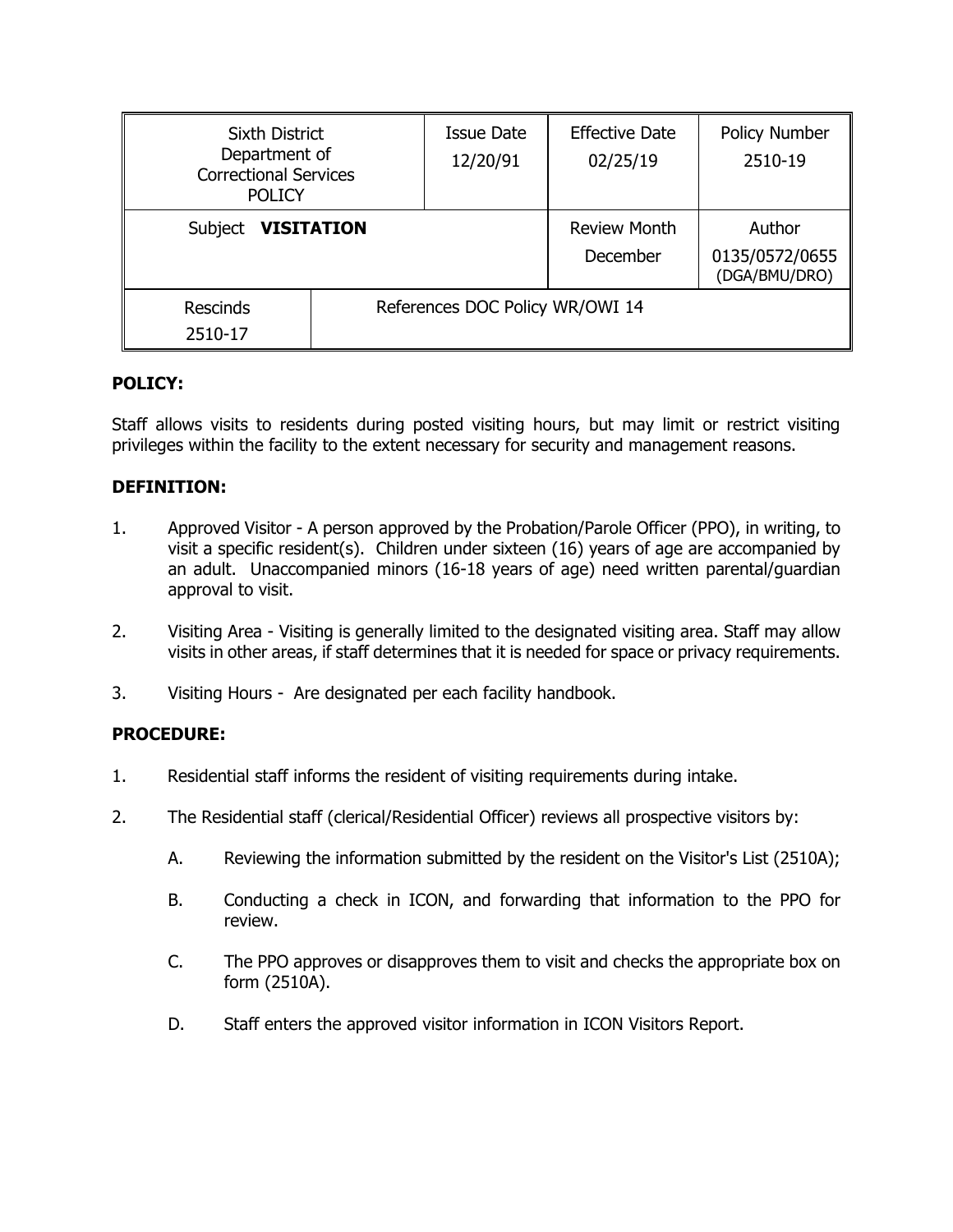#### **POLICY NUMBER 2510-19 PAGE 2 OF 3**

# **PROCEDURE:** (continued)

- 3. When a visitor arrives during visiting hours, the Residential Officer:
	- A. Checks the visiting list to verify the visitor is approved;
	- B. Requires photo identification before allowing the visit;
	- C. Does not allow visitation if the visitor is not on the approved visiting list or if the visitor:
		- 1) Appears under the influence of drugs or alcohol:
			- a. The Residential Officer asks the visitor to comply with a breath analysis test, if the Residential Officer believes that the visitor may be under the influence of alcohol at any time. If the breath analysis test is positive, the Residential Officer refuses to allow or terminates the visit. If the visitor's breath analysis reading is over .08, staff contact law enforcement officials.
			- b. If the visitor refuses to comply with the request of submitting a breath analysis, the visitor is asked to leave the premises and/or the Supervisor on-call is contacted for next steps.
		- 1. Is disruptive, or
		- 2. Is not appropriately attired, in the opinion of, staff such as:
			- 1.) Suggestive Clothing;
			- 2.) Not wearing shirt or shoes;
			- 3.) Offensive clothing.
	- D. Visitors are subject to search. Any visitor unwilling to submit to a pat search, when there is reasonable suspicion that they may possess contraband, is asked to leave the visit/building. If a pat search is conducted, the Residential Officer documents the search in the Security/Count Log Book. Any illegal contraband found is secured and law enforcement official are notified. After the visit, any legal contraband found on the visitor is returned to the visitor for removal from the facility.
	- E. Signs the visitor in on the Visitors Sign-In Sheet (2510B) with times, dates, and staff initials.
	- F. Informs the resident of the visitor's presence and directs them to the visiting area.